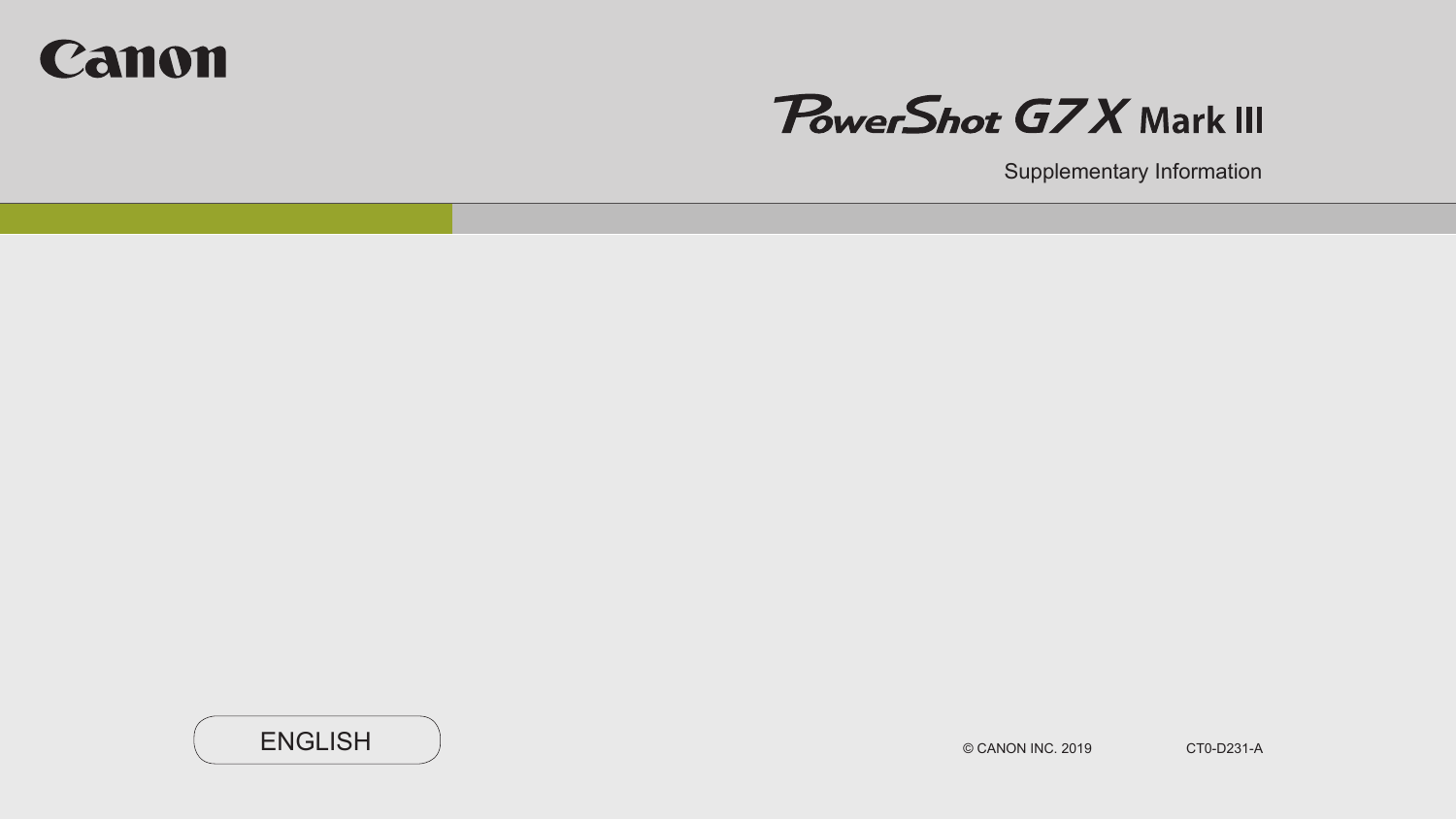## **System Map**



\*1 Also available for purchase separately.

\*2 Use a commercially available cable no longer than 2.5 m (8.2 ft.).

\*3 When using a cable to connect the camera to a printer, use a USB cable (camera end: USB Type-C) for the connection.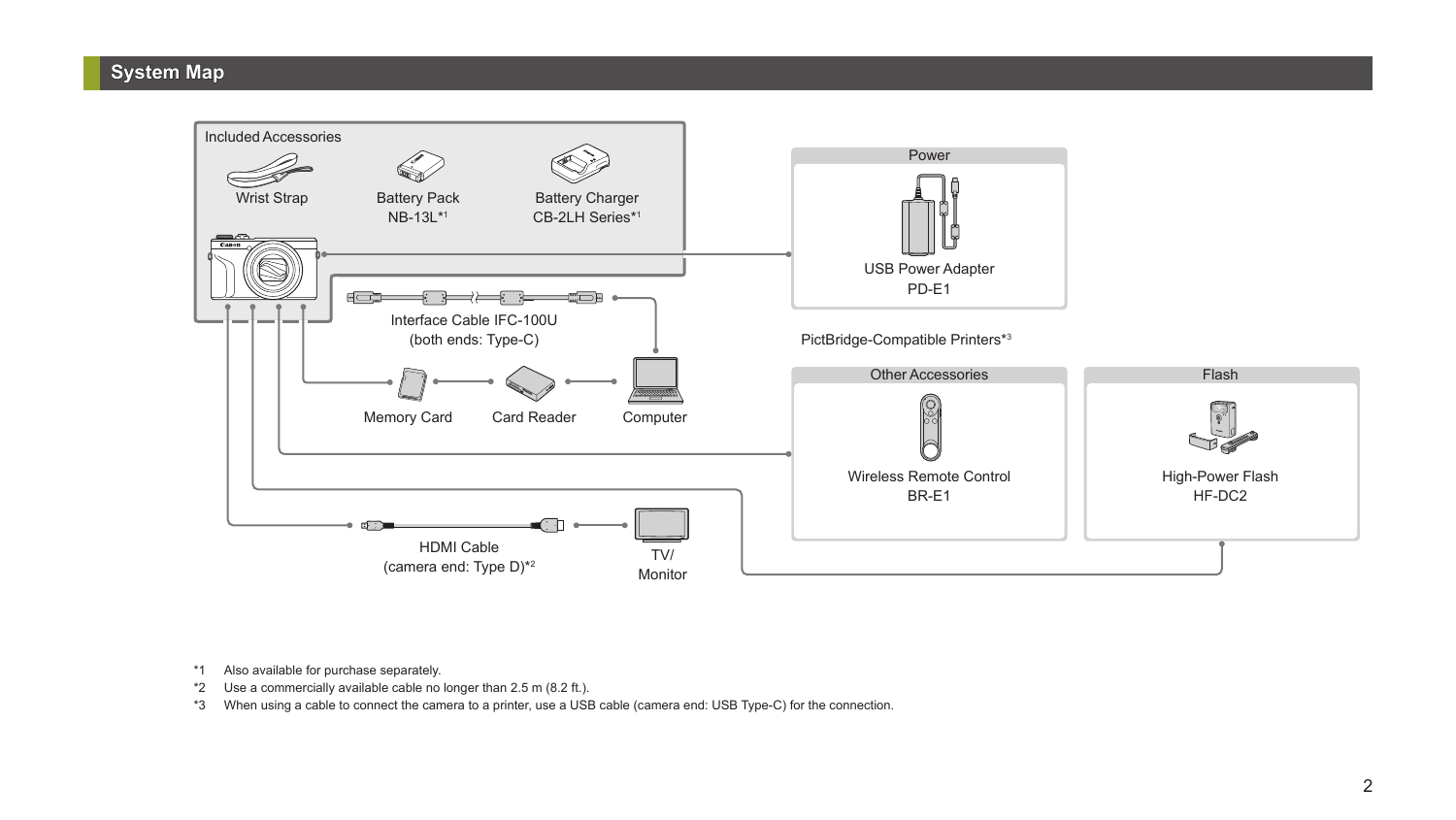# **Specifications**

# Image Sensor

| Camera effective pixels                                               |  |
|-----------------------------------------------------------------------|--|
| (Pixels may decrease due to image processing) Approx. 20.1 megapixels |  |
|                                                                       |  |

#### Lens

| Focal length (35mm film equivalent) 8.8 - 36.8 mm (24 - 100 mm) |                  |
|-----------------------------------------------------------------|------------------|
|                                                                 |                  |
|                                                                 |                  |
|                                                                 | $100 \text{ mm}$ |

Shooting Range (measured from the tip of the lens)

| <b>Shooting Mode</b>    | <b>Focus Range</b> | Maximum Wide Angle (W)               | Maximum Telephoto $(T)$      |
|-------------------------|--------------------|--------------------------------------|------------------------------|
| AUTO <sup>*</sup>       |                    | 5 cm $(2.0 in.) -$ Infinity          | 40 cm $(1.3 ft.) -$ Infinity |
| ΔA<br>Other modes<br>۰Ł |                    | 5 cm $(2.0 in.) -$ Infinity          | 40 cm $(1.3 ft.) -$ Infinity |
|                         |                    | $5 - 50$ cm<br>$(2.0 in. - 1.6 ft.)$ |                              |

\* Manual Focus is the same.

## **Shutter**

# Shutter speed

| Auto mode (automatic settings) |          |
|--------------------------------|----------|
|                                |          |
|                                |          |
| Range in all shooting modes    |          |
|                                |          |
|                                |          |
| Available Tv values (sec.)     |          |
|                                |          |
|                                | exposure |
|                                |          |

## Aperture Value

#### F number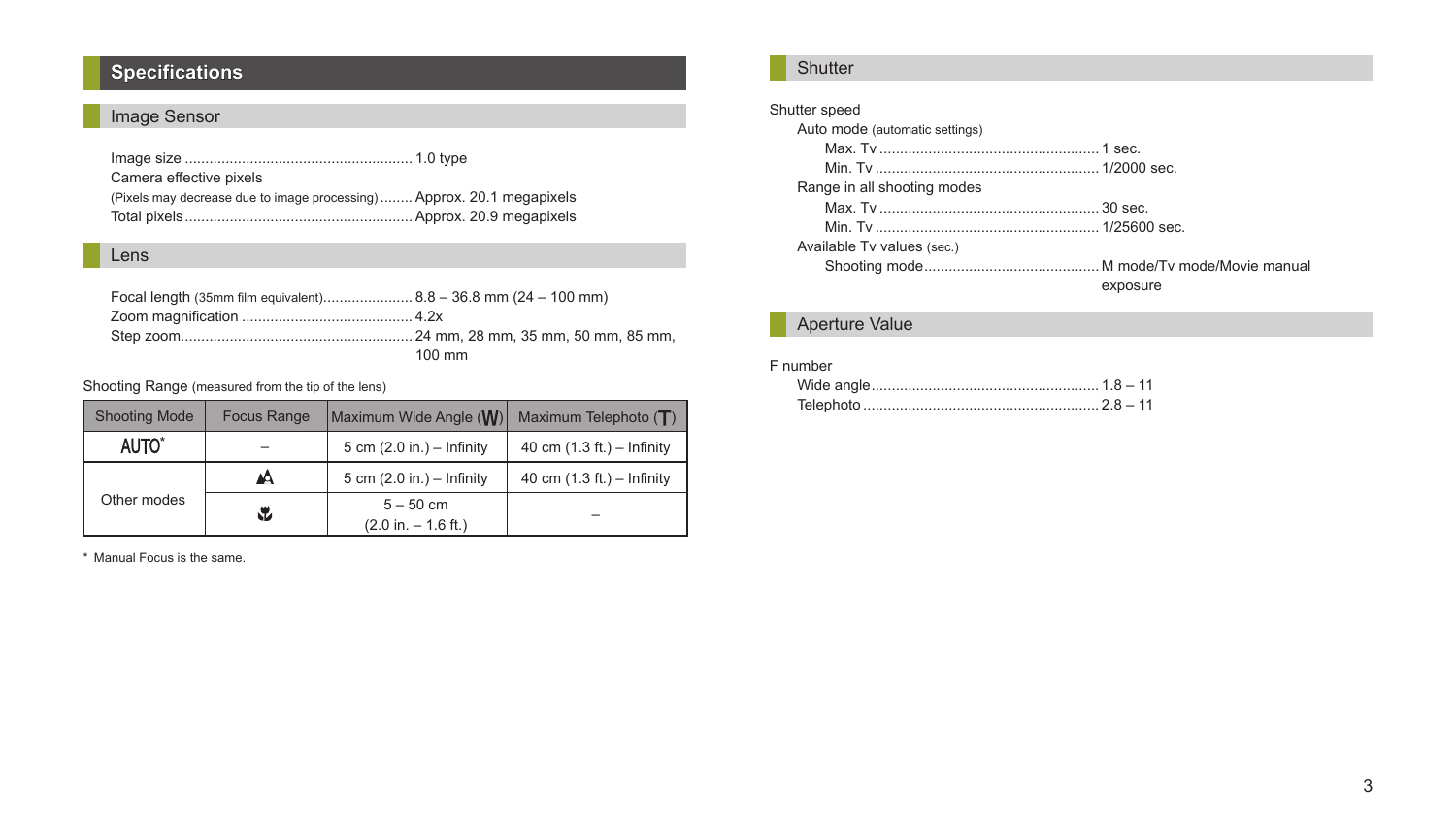## Flash Control

#### Built-in flash

| Flash range (Wide angle end) |  |
|------------------------------|--|
|                              |  |
|                              |  |
| Flash range (Telephoto end)  |  |
|                              |  |
|                              |  |

#### Screen

#### Screen

#### Shooting

#### Digital zoom

| Focal length                                         |  |
|------------------------------------------------------|--|
|                                                      |  |
| ZoomPlus (Number of recording pixels L) Approx. 8.4x |  |

| Continuous shooting                                                          |  |
|------------------------------------------------------------------------------|--|
| Shooting speed*                                                              |  |
| One-Shot AF                                                                  |  |
| Continuous shooting speed                                                    |  |
|                                                                              |  |
| Continuous shooting speed                                                    |  |
|                                                                              |  |
| Servo AF                                                                     |  |
| Continuous shooting speed                                                    |  |
|                                                                              |  |
| Continuous shooting speed                                                    |  |
|                                                                              |  |
| RAW burst mode                                                               |  |
| Continuous shooting speed Max. approx. 30.0 shots/sec.                       |  |
| * Osatianana akaatiga saasal man kaasama alaman dug ta tka fallaniga fastama |  |

\* Continuous shooting speed may become slower due to the following factors: Tv value/Av value/Subject conditions/Shooting environment/Use of flash

### Recording

|                                                     | (Version 1.1) |
|-----------------------------------------------------|---------------|
| Data type                                           |               |
| Still images                                        |               |
|                                                     |               |
| Image (RAW images are A/D converted into            |               |
|                                                     |               |
|                                                     | RAW format)   |
| Movies                                              |               |
|                                                     |               |
|                                                     |               |
|                                                     |               |
| Recording pixels, number of shots per a memory card |               |

Still images

Using a 32 GB UHS-I memory card with a UHS speed class of 3

L Fine Approx. 4535 shots

RAW Approx. 1355 shots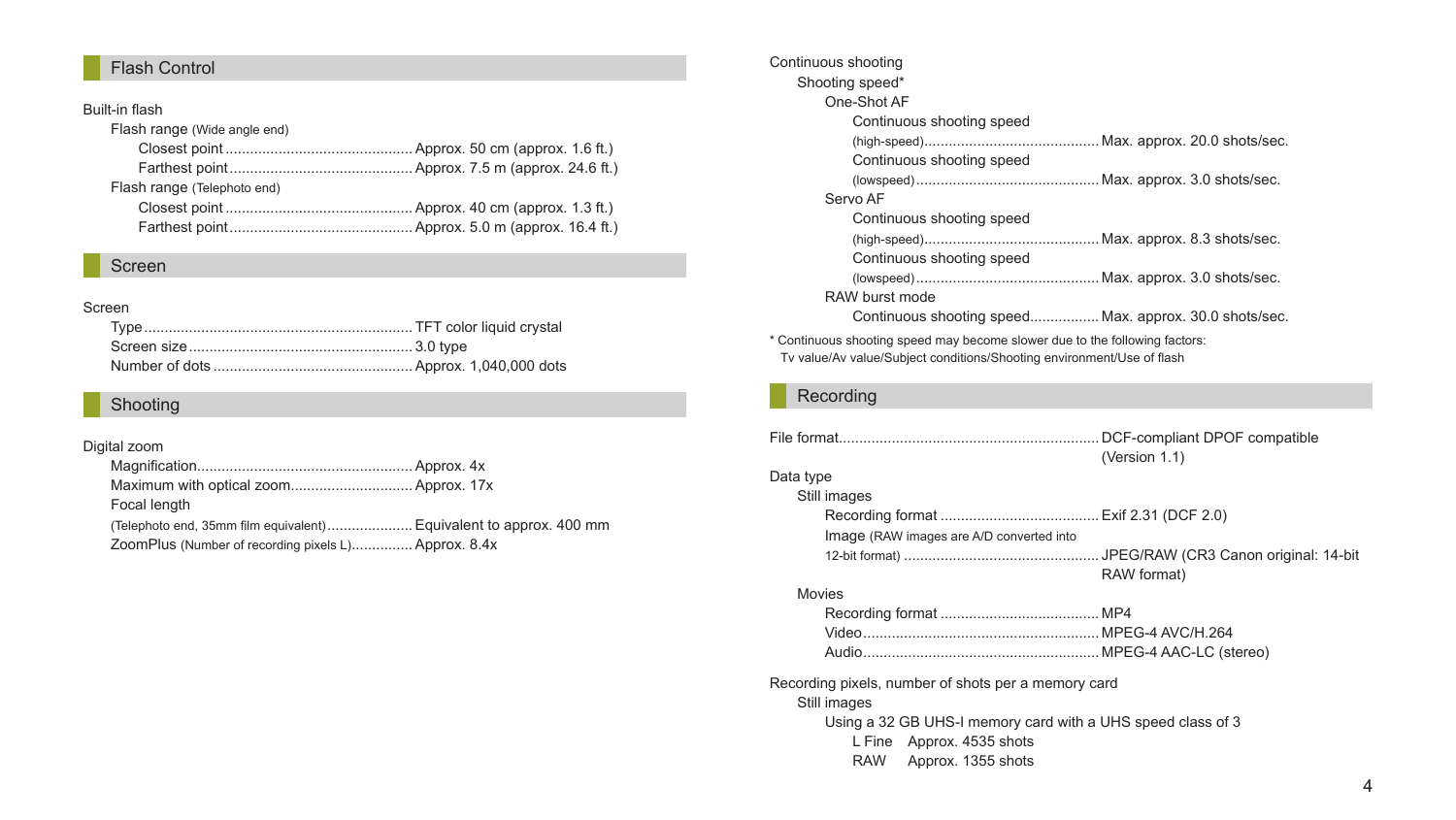## Power

| Number of still image shots                                            |                                                                                                   |
|------------------------------------------------------------------------|---------------------------------------------------------------------------------------------------|
| (CIPA compliant: room temperature 23°C/73°F)                           |                                                                                                   |
|                                                                        |                                                                                                   |
| Number of still image shots (Eco Mode On)                              |                                                                                                   |
|                                                                        |                                                                                                   |
| Movie recording time                                                   |                                                                                                   |
| (CIPA compliant: room temperature 23°C/73°F)                           |                                                                                                   |
|                                                                        |                                                                                                   |
| Movie recording time (continuous shooting)*                            |                                                                                                   |
|                                                                        |                                                                                                   |
| * Total time when recording repeatedly under the following conditions: |                                                                                                   |
|                                                                        | In Auto mode with all settings set to defaults, no zooming or other operations, and automatically |
| stop/resume after the time per recording is reached                    |                                                                                                   |
| Playback time (Time when playing back                                  |                                                                                                   |
|                                                                        |                                                                                                   |

## Interface

### Wired

#### Wireless

Bluetooth

Compliance standards ............................... Bluetooth Ver. 4.2 (Bluetooth low energy technology)

#### Wi-Fi

| Compliance standards  IEEE 802.11n/g/b |  |
|----------------------------------------|--|
| Transmission frequency                 |  |
|                                        |  |
|                                        |  |

| Security<br>Infrastructure mode WPA2-PSK (AES/TKIP),<br>WPA-PSK (AES/TKIP), WEP<br>* Wi-Fi Protected Setup compliant<br>Camera access point mode  WPA2-PSK (AES) |
|------------------------------------------------------------------------------------------------------------------------------------------------------------------|
| <b>Operating Environment</b>                                                                                                                                     |
| Temperature ……………………………………………………… Min.: 0 °C (32 °F), Max.: 40 °C (104 °F)                                                                                       |
| Dimensions (CIPA Compliant)                                                                                                                                      |
|                                                                                                                                                                  |
| Weight (CIPA Compliant)                                                                                                                                          |
| Including battery pack, memory cardApprox. 304 g (approx. 10.7 oz.)                                                                                              |